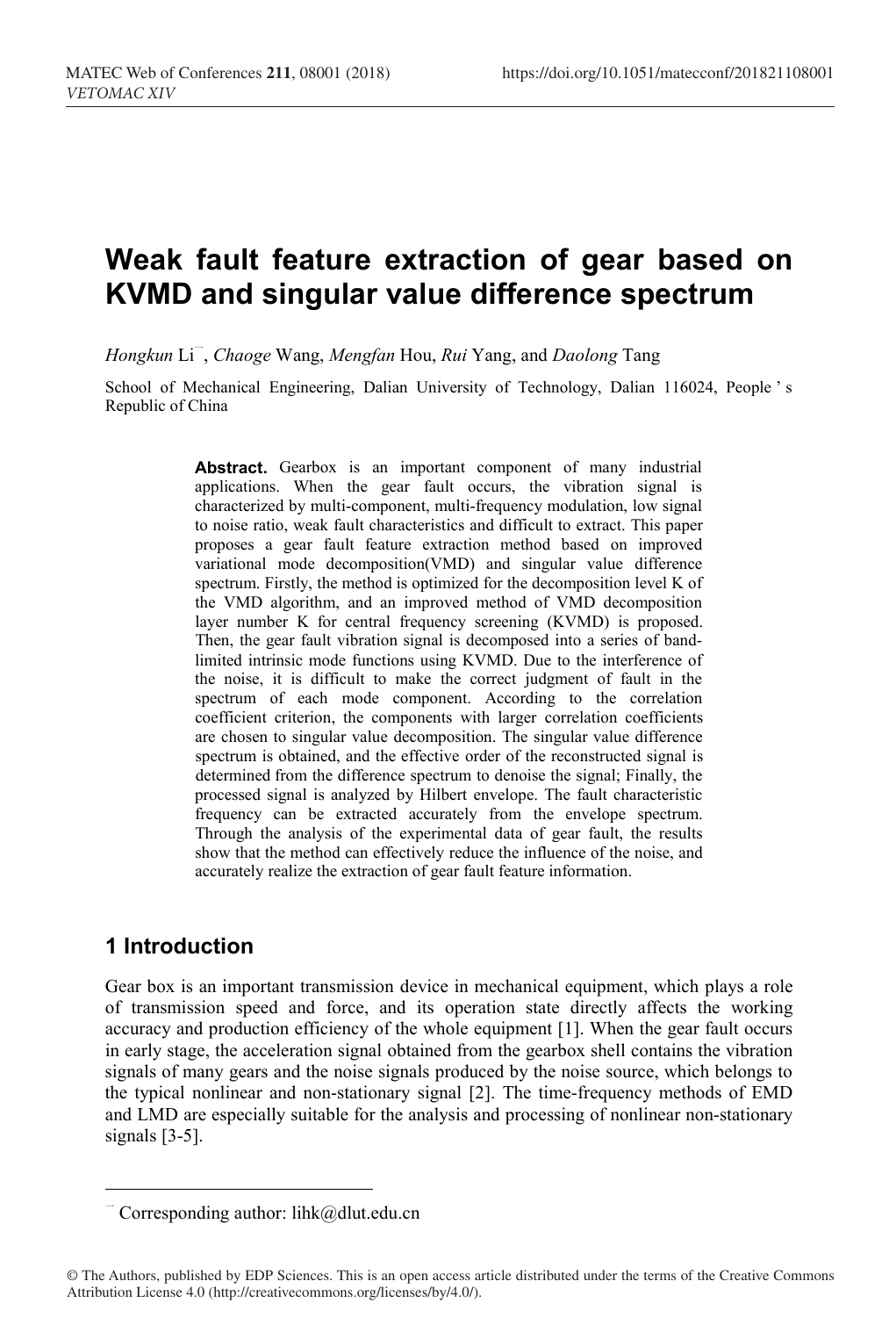However, the EMD and LMD methods exist in the problem of modal aliasing. In view of the shortcomings of these methods, Dragomiretskiy [6] proposed variational mode decomposition (VMD) in 2014, which is a new adaptive signal analysis method. It can transform the signal decomposition process into the variational frame, and use the nonrecursive processing method to realize the division of the signal in the whole frequency domain and the effective separation of each component. Compared with EMD and LMD, VMD is equivalent to a group of adaptive Wiener filters, abandoning the constraint of recursive mode decomposition [7,8]. Therefore, the modal aliasing inherent in EMD and LMD methods can be effectively avoided.

In this paper, the VMD method is used to deal with the early fault signal of the gear box with low signal to noise. In order to further suppress the noise components in the obtained signal components and achieve the accurate extraction of the characteristic frequency, the singular value difference spectrum method is used as the post-processing of the VMD [9,10]. A method of gear weak fault feature extraction based on improved variational mode decomposition and singular value difference spectrum is proposed. The analysis results of the measured data of the gearbox verify the effectiveness of the method.

## **2 Basic theory**

#### **2.1 The method of KVMD**

In VMD decomposition, users need to preset the number of decomposition layers. After the original signal is decomposed by VMD, and *K* intrinsic mode functions are obtained [6], and each IMF component has a frequency center  $\omega_k(t)$ . There is a close relationship between the decomposition layer *K* and  $\omega_k(t)$ , and whether the *K* value is set properly or not will directly determine the decomposition effect [7,8]. The value of *K* is too small, the signal will not be decomposed thoroughly, the value of *K* is too large, the signal will appear over decomposition phenomenon. In this paper, the decomposition layer *K* value of the VMD algorithm is optimized, and the improved method of the variable mode decomposition layer number for the center frequency screening is proposed. The principle is that the *K* value is determined by comparing the ratio of the adjacent two central frequencies to the threshold value at the same *K* value. After a large number of experiments, the threshold value is 1.1.

In summary, the specific steps of the KVMD algorithm are as follows:

Step 1: Initialize the *K* value.

Step 2: Use the VMD algorithm to decompose the signal, obtain the *K* intrinsic mode functions, and the central frequency of each component  $\omega_k(t)$ .

Step 3: Let the center frequency of the latter component  $IMF_K$ , except the center frequency of the previous component  $IMF_{K-1}$ , obtain  $K-1$  frequency ratios  $\lambda_1, \lambda_2, \dots, \lambda_{K-1} (\lambda_K = \omega_{K-1} / \omega_K)$ .

Step 4: Set threshold  $\theta$ , when  $\lambda_K > \theta$ , think VMD decomposition is not complete enough, make  $K = k + 1$ , return step  $(2) \sim (3)$ .

Step 5: When  $\lambda_K \le \theta$ , the component of IMF<sub>K</sub> and IMF<sub>K-1</sub> can determine the frequency aliasing, and the VMD appears to be over decomposed. Therefore, the results  $K = K - 1$  are obtained and the decomposition result is output.

#### **2.2 Singular value difference spectrum**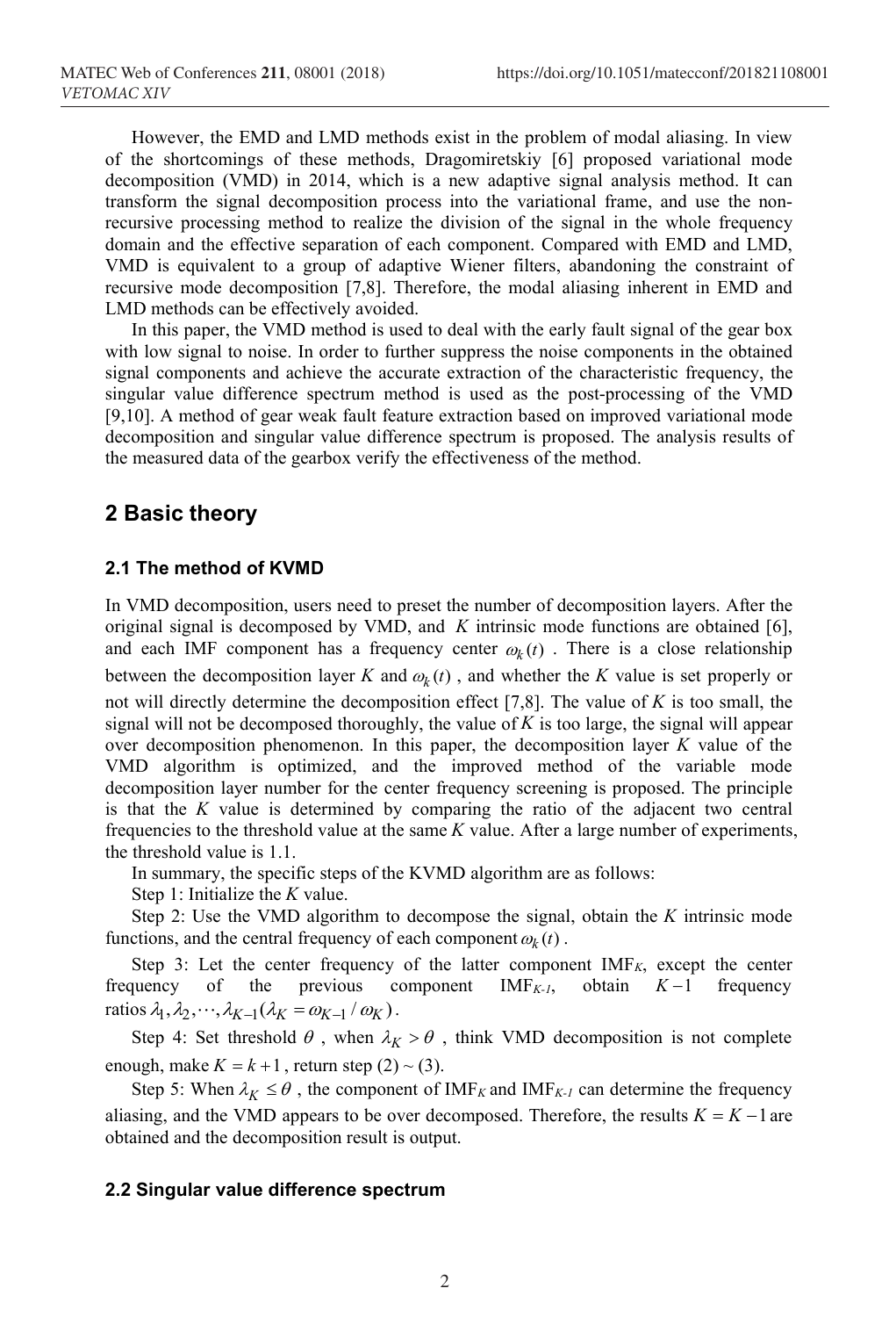Setting  $Y = (y(1), y(2),..., y(N))$  is the actual fault vibration signal, which is a set of discrete digital signals, and the  $m \times n$  order Hankel matrix constructed by this signal is as follows:

$$
H = \begin{bmatrix} y(1) & y(2) & \cdots & y(n) \\ y(2) & y(3) & \cdots & y(n+1) \\ \vdots & \vdots & \vdots & \vdots \\ y(N-n+1) & y(N-n+2) & \cdots & y(N) \end{bmatrix}
$$
 (1)

where *N* is the length of the signal,  $1 < n < N$ . Order  $m = N - n + 1$ , then  $H \in R^{m \times n}$ .

The singular value decomposition of matrix *H* can be obtained:

$$
H = USV^T \tag{2}
$$

where  $U = (u_1, u_2, ..., u_m) \in R^{m \times n}$  and  $V = (v_1, v_2, ..., v_n) \in R^{m \times n}$  are a set of orthogonal matrices  $S = (diag(\delta_1, \delta_2, ..., \delta_q), 0)$  or its transpose is determined by  $m \le n$  or  $m > n$ , stands for zero matrix,  $D \in R^{m \times n}$ ,  $q = \min(m, n)$ , and  $\delta_1 \ge \delta_2 \ge ... \ge \delta_q \ge 0$  is called the singular value of matrix *H* [9].

Let the sequence of all singular values in descending order be:  $\delta_i$  ( $i = 1, 2, ..., q$ ), then:

$$
b_i = \delta_i - \delta_{i+1}, \ i = 1, 2, \dots, q-1 \tag{3}
$$

The sequence composed of all  $b_i$  is called singular value difference spectrum. By the definition of the difference spectrum [10], the peak in the difference spectrum is caused by the correlation between the noise and the useful signal. If the maximum mutation position occurs at point*s* , the order prior to the *s* point can be reconstructed to reduce noise.

## **3 Experimental analysis**

In order to verify the reliability and validity of the method, the gear root crack fault experiment is simulated on the comprehensive test-bed of power transmission fault diagnosis, as shown in Figure 1.



(a) Gear box test bench (b) Fault gear

**Figure 1.** Comprehensive test bench for power transmission fault diagnosis. (a)Gear box test bench; (b) Fault gear.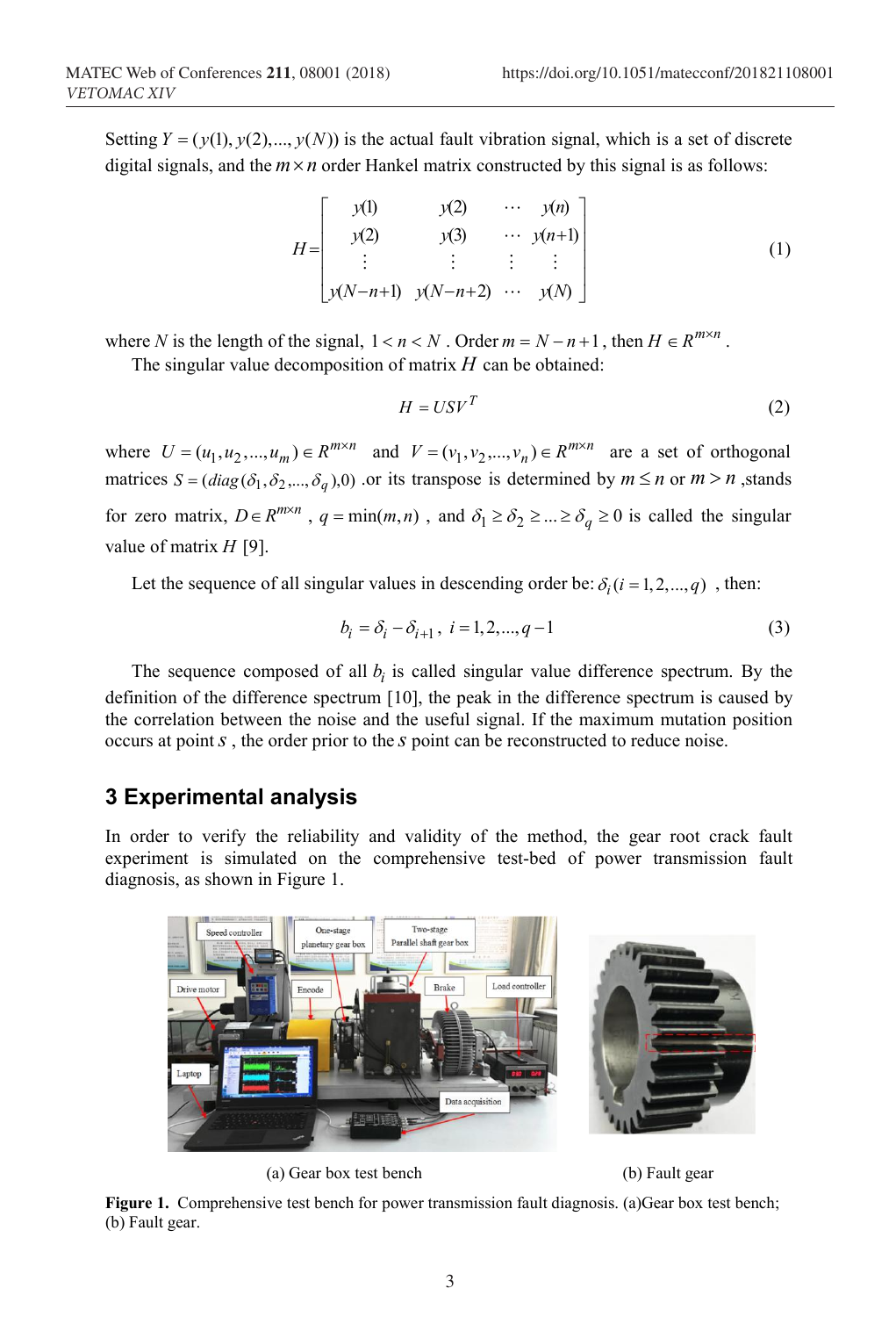The experimental platform is mainly composed of variable speed drive motor, coupling, torsion sensor and encoder, one-stage reducer planetary gear box (Deceleration ratio is 4.572:1), two-stage increase parallel shaft gear box, programmable magnetic brake and so on. In the experiment, the acceleration sensors are installed on the vertical, horizontal, radial and axial test points of the right end cover of the intermediate shaft of the parallel shaft gear box.

The parallel shaft gear box is composed of two pairs of gear pairs. The internal structure modeling of gearbox is shown in Figure 2. The modulus of gear is 1.5, the material is S45C, the number of teeth is  $Z_1 = 100$ ,  $Z_2 = 29$ ,  $Z_3 = 90$ ,  $Z_4 = 36$ . By means of wire cutting, small cracks with width of 0.15mm and depth of 1mm were produced in the tooth root direction of gear  $Z_2$  as early failures. In the experiment, the sampling frequency is  $5120\text{Hz}$ , the length of the data is 4096 points. The motor speed is 1500r/min (corresponding rotating frequency is 25Hz, and the gear fault characteristic frequency is  $18.8$ Hz).



**Figure 2.** Internal structure model of parallel shaft gear box and position of sensor point.

The time domain waveform and spectrum of the tooth root crack fault are shown in Figure 3. In order to extract the fault characteristic information, the gear fault signals are decomposed by KVMD, and each modal component and its spectrum are obtained, shown as Figure 4. Then, according to the criterion of correlation coefficient, the U2 component with larger correlation number is chosen as the research object, and the Hankel matrix is constructed and singular value decomposition is carried out. In order to show the change of singular value clearly and intuitively, the first 50 data points of singular value and difference spectrum are plotted in the same coordinate system, as shown in Figure 5.



**Figure 3.** Waveform and Spectrum of Gear Fault Signal.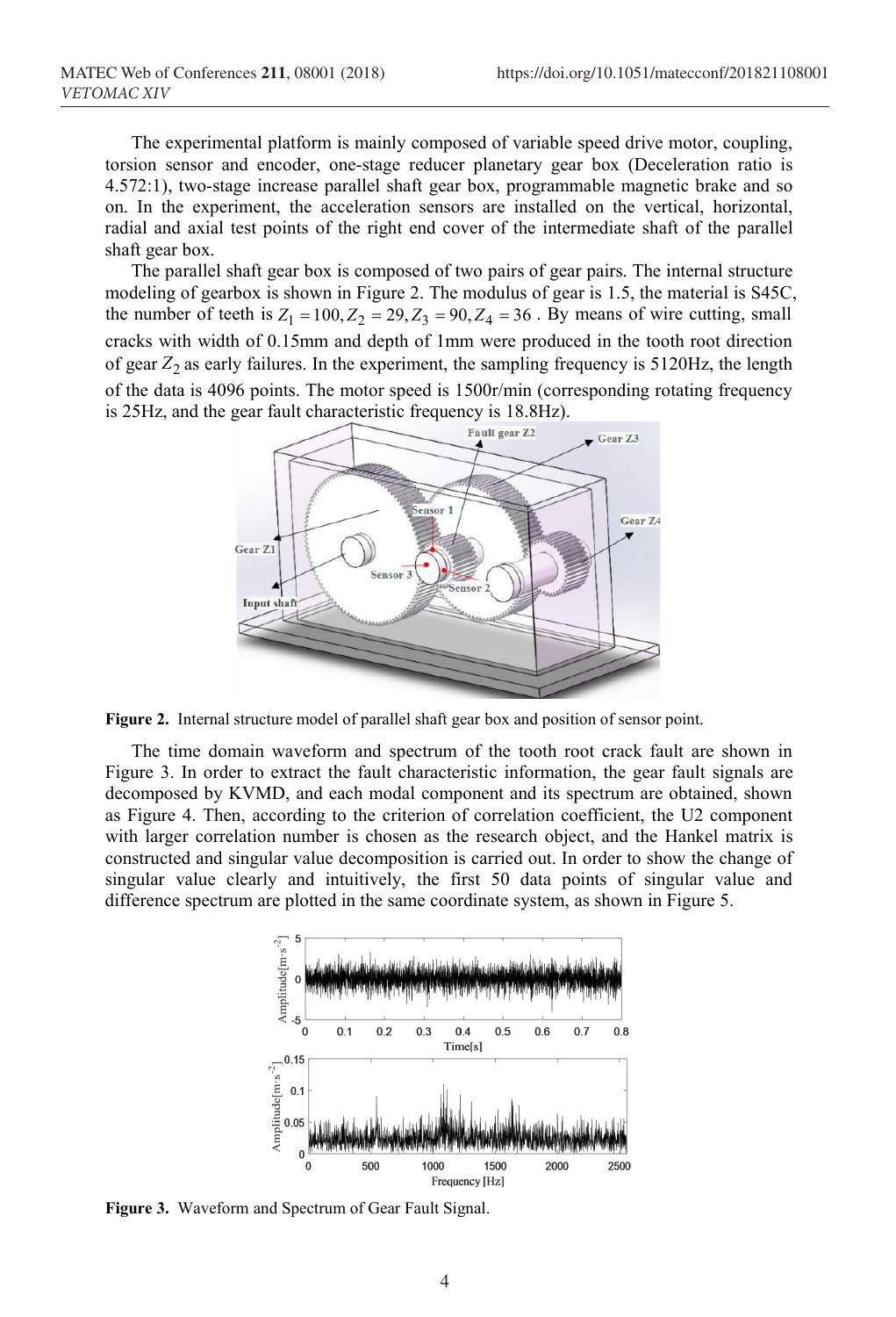

**Figure 4.** Modal Components and Spectrum of KVMD Decomposition.



**Figure 5.** First 50 Points of Singular Value and Difference Spectrum.

Figure 5 shows that the coordinate position of the largest mutation in the differential spectrum occurs at fourth points, so the first 4 singular values are selected to reconstruct the singular values, and the reconstructed signal shown as Figure 6(a) is obtained. It can be seen from the Figure 6(a) that the equal time interval impact is approximately 0.53s in the time domain waveform of the reconstructed signal, the reciprocal is 18.8Hz. Finally, the reconstructed signal is processed by Hilbert envelope. In the envelope spectrum shown in Figure 6(b), an obvious peak value is observed at 18.8Hz, which corresponds to the fault characteristic frequency of the intermediate shaft pinion. So far, the method has successfully realized the early weak fault feature extraction of gear.



(a)Time domain waveform of reconstructed signal



(b)Envelope spectrum of reconstructed signals